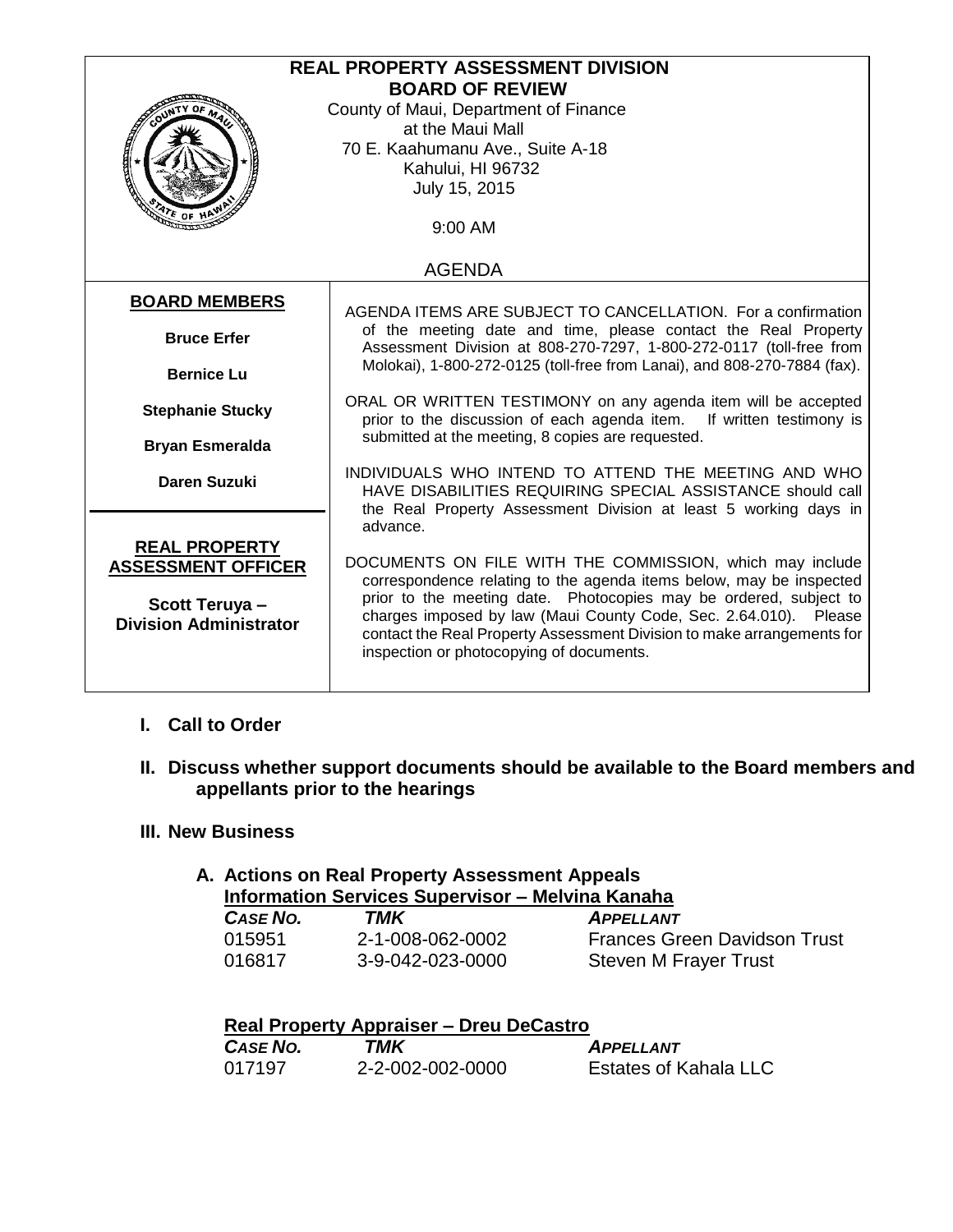# **Real Property Appraiser – Kekoa Cashman**

| TMK              | <b>APPELLANT</b>            |
|------------------|-----------------------------|
| 1-1-007-003-0000 | East Maui Irrigation Co Ltd |
| 1-1-008-010-0000 | East Maui Irrigation Co Ltd |
| 1-1-008-011-0000 | East Maui Irrigation Co Ltd |
| 1-2-001-001-0000 | East Maui Irrigation Co Ltd |
| 1-2-002-021-0000 | East Maui Irrigation Co Ltd |
| 2-7-001-109-0000 | Alexander & Baldwin LLC     |
| 2-7-003-001-0000 | Alexander & Baldwin LLC     |
| 2-7-003-030-0000 | Alexander & Baldwin LLC     |
| 2-7-003-052-0000 | Alexander & Baldwin LLC     |
| 2-7-003-055-0000 | Alexander & Baldwin LLC     |
| 2-7-004-001-0000 | Alexander & Baldwin LLC     |
| 2-7-004-003-0000 | Alexander & Baldwin LLC     |
| 2-7-004-007-0000 | Alexander & Baldwin LLC     |
| 2-7-004-032-0000 | Alexander & Baldwin LLC     |
| 2-7-004-050-0000 | Alexander & Baldwin LLC     |
| 2-7-004-052-0000 | Alexander & Baldwin LLC     |
| 2-7-006-069-0000 | Alexander & Baldwin LLC     |
|                  |                             |

## **Real Property Appraiser – Kimo Kurokawa**

| <b>TMK</b>       | <b>APPELLANT</b>        |
|------------------|-------------------------|
| 2-1-008-116-0000 | A & B Wailea LLC        |
| 2-1-008-127-0000 | A & B Wailea LLC        |
| 2-1-008-145-0000 | A & B Wailea LLC        |
| 3-8-001-002-0000 | Alexander & Baldwin LLC |
| 3-8-003-004-0000 | Alexander & Baldwin LLC |
| 3-8-004-030-0000 | Alexander & Baldwin LLC |
| 3-8-005-018-0000 | Alexander & Baldwin LLC |
| 3-8-005-040-0000 | Alexander & Baldwin LLC |
| 3-8-006-004-0002 | Alexander & Baldwin LLC |
| 3-8-006-051-0000 | Alexander & Baldwin LLC |
| 3-8-006-078-0000 | Alexander & Baldwin LLC |
| 3-8-007-101-0000 | Alexander & Baldwin LLC |
| 3-9-038-028-0000 | A & B Wailea LLC        |
|                  |                         |

### **Real Property Appraiser – Lewis Dela Cruz**

| CASE NO. | <b>TMK</b>       | <b>APPELLANT</b>        |
|----------|------------------|-------------------------|
| 017089   | 2-1-028-004-0000 | A & B Wailea LLC        |
| 017092   | 2-5-005-009-0000 | A & B Hawaii Inc        |
| 017151   | 2-5-005-023-0000 | Alexander & Baldwin LLC |
| 017154   | 2-5-005-054-0000 | Alexander & Baldwin LLC |
| 017156   | 2-6-010-013-0000 | A & B Hawaii Inc        |
| 017015   | 3-7-013-026-0000 | A & B Properties Inc    |
| 017225   | 3-8-003-020-0000 | Alexander & Baldwin LLC |
| 017228   | 3-8-003-021-0000 | Alexander & Baldwin LLC |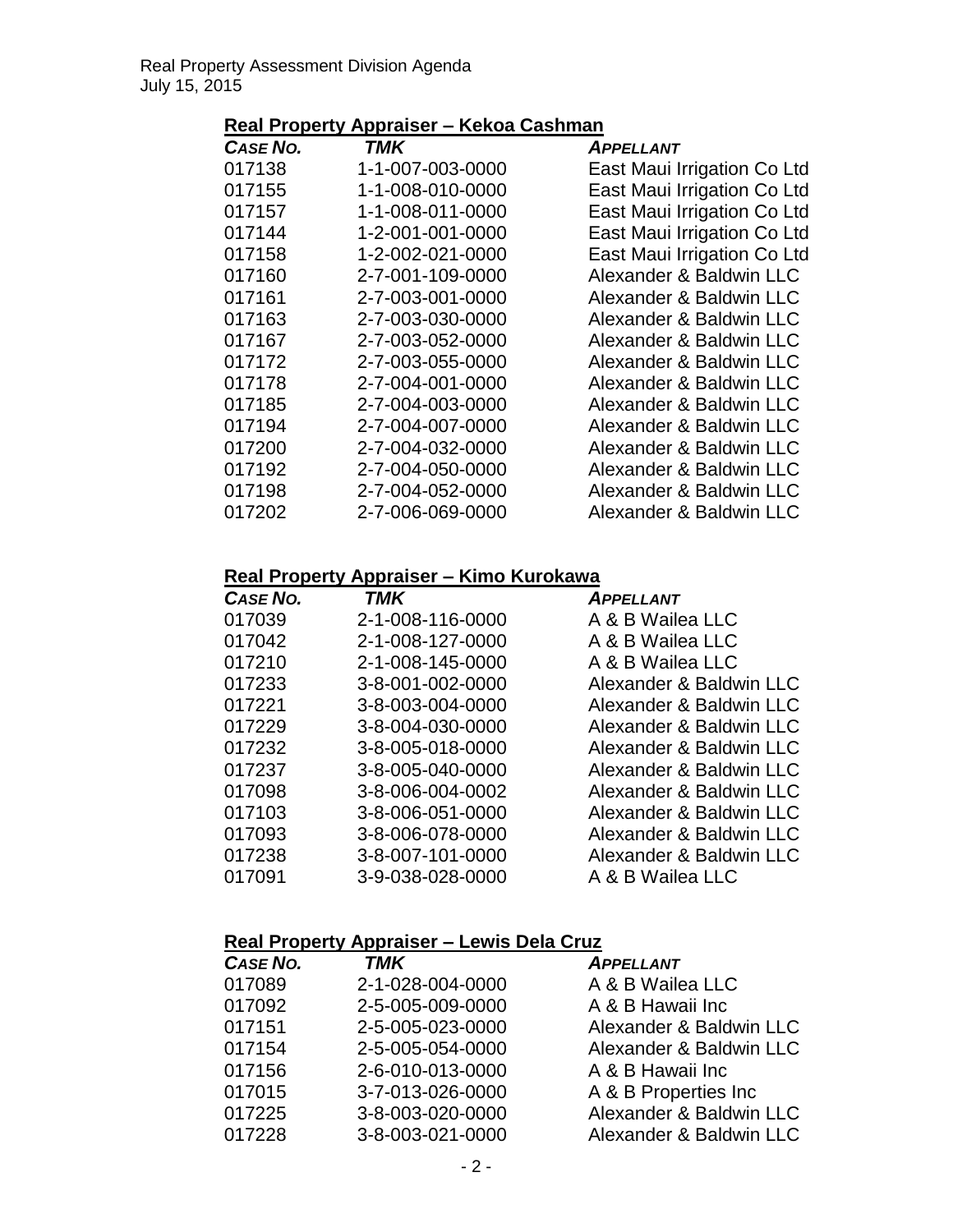# **Real Property Appraiser – Lewis Dela Cruz (con't)**

| <b>CASE NO.</b> | <b>TMK</b>       | <b>APPELLANT</b>        |
|-----------------|------------------|-------------------------|
| 017022          | 3-8-005-019-0000 | A & B Properties Inc    |
| 017025          | 3-8-005-022-0000 | A & B Properties Inc    |
| 017239          | 3-8-006-001-0000 | Alexander & Baldwin LLC |
| 017095          | 3-8-006-002-0000 | A & B Properties Inc    |
| 017096          | 3-8-006-011-0000 | Alexander & Baldwin LLC |
| 017234          | 3-8-006-013-0000 | Alexander & Baldwin LLC |
| 017097          | 3-8-006-037-0000 | Alexander & Baldwin LLC |
| 017236          | 3-8-006-050-0000 | Alexander & Baldwin LLC |
| 017106          | 3-8-006-070-0000 | Alexander & Baldwin LLC |
| 017027          | 3-8-079-015-0000 | A & B Properties Inc    |
| 017119          | 3-8-097-069-0000 | Alexander & Baldwin LLC |

# **Real Property Appraiser – Kari Stockwell**

| CASE NO. | <b>TMK</b>       | <b>APPELLANT</b>                        |
|----------|------------------|-----------------------------------------|
| 017046   | 2-1-008-128-0000 | A & B Wailea LLC                        |
| 017084   | 2-1-008-130-0000 | A & B Wailea LLC                        |
| 017050   | 2-1-029-001-0000 | A & B Wailea LLC                        |
| 017056   | 2-1-029-003-0000 | A & B Wailea LLC                        |
| 017060   | 2-1-029-004-0000 | A & B Wailea LLC                        |
| 017065   | 2-1-029-005-0000 | A & B Wailea LLC                        |
| 017069   | 2-1-029-006-0000 | A & B Wailea LLC                        |
| 017072   | 2-1-029-007-0000 | A & B Wailea LLC                        |
| 017078   | 2-1-029-008-0000 | A & B Wailea LLC                        |
| 017082   | 2-1-029-009-0000 | A & B Wailea LLC                        |
| 017083   | 2-1-029-010-0000 | A & B Wailea LLC                        |
| 017034   | 2-1-029-114-0000 | A & B Wailea LLC                        |
| 016161   | 4-2-001-028-0090 | Kenneth and Sharon Boudreau             |
| 017280   | 4-2-001-030-0023 | Alma Diane Williams                     |
| 016166   | 4-2-001-032-0035 | Stuart M/Deborah J Katz                 |
| 016225   | 4-2-004-028-0011 | <b>Ritz 1303 RE, LLC</b>                |
| 015979   | 4-2-006-001-0002 | <b>Pashley Family Trust</b>             |
| 016181   | 4-2-006-001-0003 | Kathleen M Bernau Trust                 |
| 016174   | 4-2-006-001-0006 | <b>Pietrelli Family Trust</b>           |
| 016160   | 4-2-006-001-0012 | Riley C. Matson                         |
| 016220   | 4-2-006-001-0014 | Robert/Jerilyn Jencks                   |
| 016137   | 4-2-006-001-0016 | John L. III/Laura A Mourier Revoc Trust |
| 016065   | 4-2-006-001-0022 | Carol S. Perry                          |
| 016063   | 4-2-006-001-0027 | <b>Colette Quatman Trust</b>            |
| 017127   | 4-2-006-001-0034 | Gordon/Katherine Keep                   |
| 016202   | 4-4-006-016-0017 | <b>Sherian Lee Bender Trust</b>         |
| 016058   | 4-4-006-016-0025 | John J. Cote                            |
| 016201   | 4-4-006-016-0044 | <b>Sherian Lee Bender Trust</b>         |
| 016881   | 4-4-006-034-0011 | Masters-80 LLC                          |
| 016884   | 4-4-006-052-0022 | Masters 2904 LLC                        |
| 016886   | 4-4-006-052-0024 | David/Laura Merage Trust                |
| 015961   | 4-4-008-022-0070 | George Stewart                          |